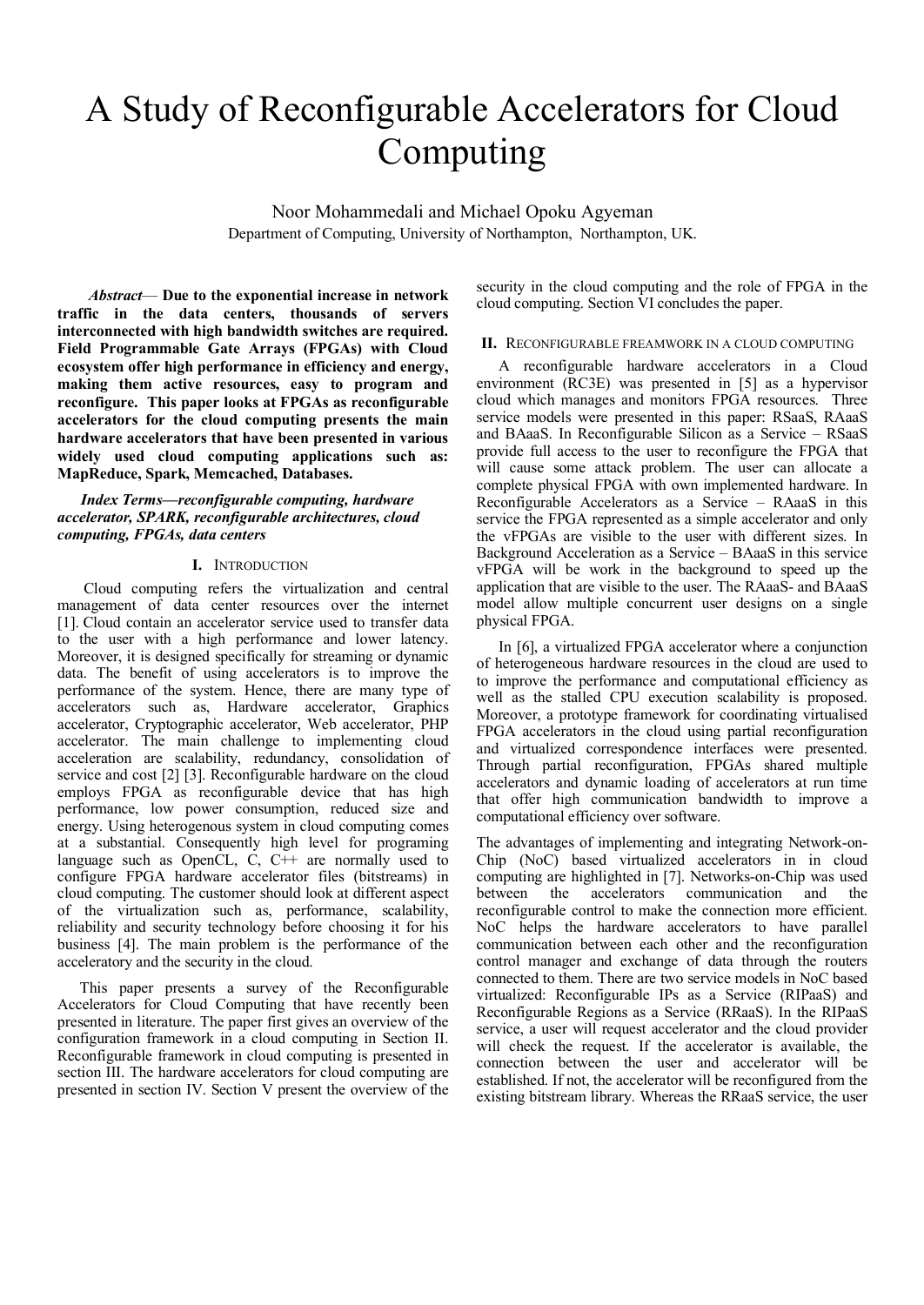can access the top-level virtualization and choose the suitable RRv for his HDL implantation and I/O port, then, the cloud provider will send the template to the user to implant it and send it back. Finally, the service provider will check if there is no error will and put it in bitstream generation. So, in this service, the cloud provider offers a chance to add new accelerator to the cloud based on future expectation from users. Most of these papers cover details of reconfigurable hardware such as how FPGAs can be used for hardware accelerators in cloud which enables one physical FPGA to host multiple virtual FPGAs (vFPGAs) to increase the utilization and efficiency. In NoC based virtualized accelerators for cloud computing, the performance of the bus communication between the virtualized accelerators is improved with a NoC layer to support parallel communication to save resource and power.

# **III.** HARDWARE ACCELERATOR FOR A CLOUD COMPUTING

 A reconfigurable Catapult fabric for accelerating datacenter services for large-scale production workloads is proposed in [8]. This pilot test on over 1,632 Microsoft servers run Intel Xeon to measure the accelerating efficacy in Bing web search engine. Using multiple FPGA to connect with multiple server. Moreover, processing Bing's custom algorithms used FPGAs because FPGAs are 40 times faster than CPUs. In a production search a performance evaluation for the FPGAs ranking increase by 95% at comparable latency and the power consumption increased by 10%. Google search engine used PageRank algorithm to measure the authority and the rank of the webpages [9]. In the same time PageRank details are proprietary. PageRank might have been the unique idea behind the creation of Google. This algorithm based on the paradigm that's means when the paper referenced by other paper will be considered as an important paper when it is had many citations [9]. In [10] presented the architecture for the FPGA accelerator board to improve the efficient of query processing in a Web search engine. The implantation includes ranker, matcher and list compression decompression. Moreover, this system boots up with real data from a search engine. They explore the design space for essential components in query processing on the new platform and implement the whole system. Furthermore, compared with an Intel Xeon server, the system could achieve up to 19.52X power efficiency and 7.17X price efficiency.

 MapReduce uses in Hadoop as map and reduce (key / value). This takes the following general form

map:  $(K1, V1) \rightarrow$  list $(K2, V2)$ reduce:  $(K2, list(V2)) \rightarrow list(K3, V3)$ 

The map has input key and value types like (K1 and V1). The input map is different from the output map types (K2 and V2). The reduced input must have the same types as the map

output. Moreover, the reduced output types may be different again (K3 and V3) [11].

 In [12], MapReduce accelerator that can be used to speed up the processing data based on FPGAs was proposed. Map tasks generation is different for each application and it has specialized hardware accelerator. The reduce tasks has shared configurable accelerator. The most challenging constraint in the data centers the power consumption in the data centers operator to sustain the increasing network traffic. The proposed platform allows the efficient mapping of MapReduce applications in FPGAs that allows the speedup of the applications and the significant reduction of the power consumption compared with typical server processors. Hence, the acceleration for both the Map and the Reduce tasks are used in their proposed platform. Depending on the application requirements a configuration of Reduce co-processor was developed to meet different processing requirement.

MapReduce used in different aspect: 1-Scalable MapReduce Accelerator. 2- FPMP: MapReduce. 3- Reconfigurable MapReduce. 4- Big Data Analysis acceleration. 5- MapReduce for K-means. [13] identified the limitation for the performance boost such as, Low parallelism exploitation, High memory conflicts and Low acceleration opportunity through the execution time. HLS tools used to examine the performance exploitation. MapReduce framework provides implementation abstraction, hardware architecture and an exemplary system-level framework for system designers. Those fundamental commitments considered in [13]:

- 1- A novel HLS-based MapReduce information stream architecture.
- 2- Improvement the hardware accelerators for MapReduce requisition to view of those HLS-enabled MapReduce architecture.
- 3- The performance of the MapReduce applications on a Virtex7 FPGA that shows up to 4.3x throughput gains and up to two orders of magnitude energy consumption savings.

 A mechanism called JUMPRUN to accelerate key value operation and reduce a data traffic across the memory hierarchy is presented in [14]. Moreover, they presented the architecture and operating mechanism for item scanner. Moreover, they proposed item jump for software level acceleration schema and design NMP based on the acceleration engine. Their results show that, the performance of scanner operation improved up to 9 times and the total energy reduce up to 71%.

In [15], a novel GPU-accelerated MapReduce framework that amplifies Spark's in-memory is presented. Here, deep memory hierarchy is employed to reduce slow in I/O disk for iterative computing tasks. Hence, the main bottleneck in Spark system is data communication in a Java virtual machine. Moreover, they used a caching framework to minimize hostto-GPU communication and used a GPU over multiple mapper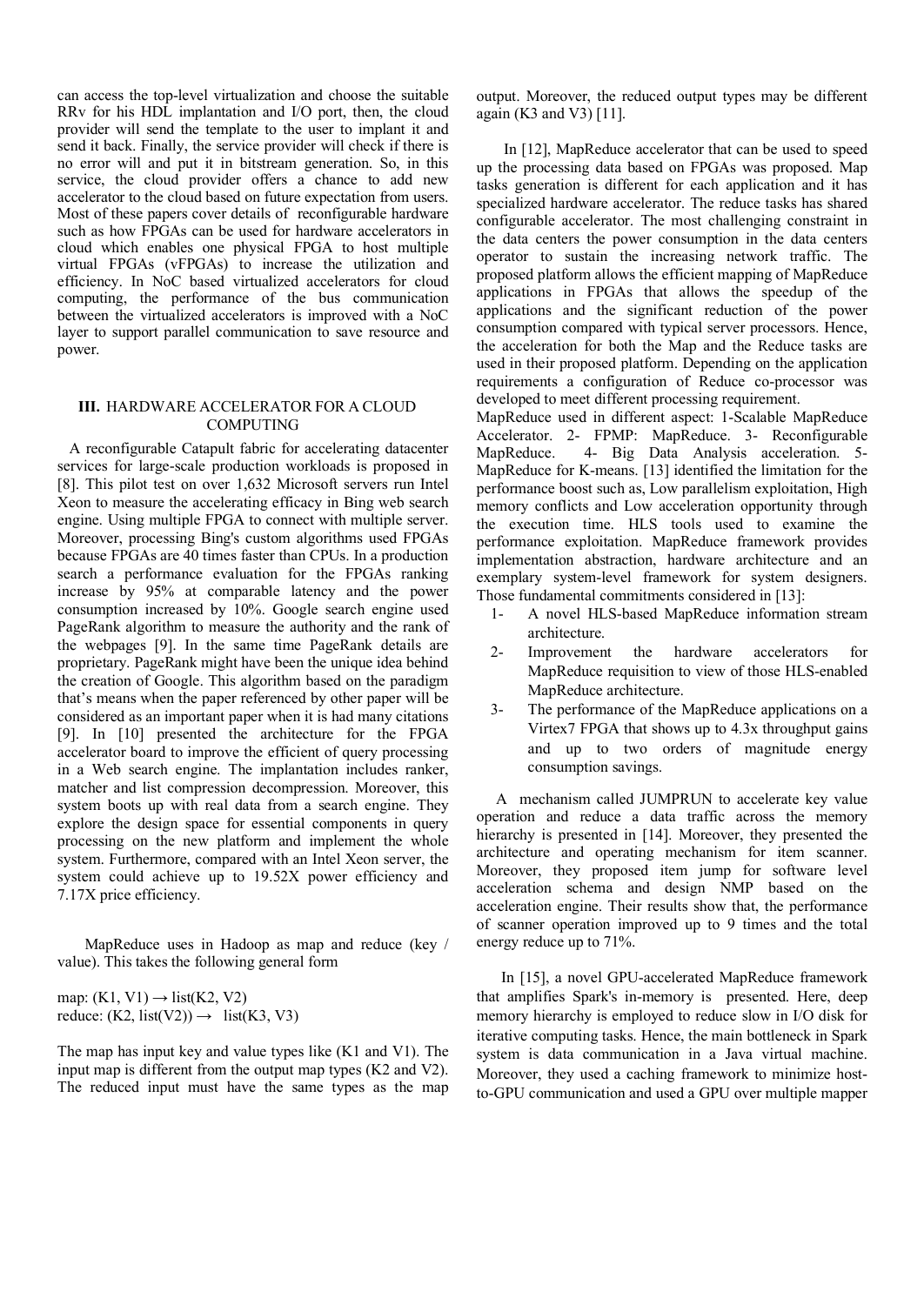executions. In order to achieve a high performance, they used Widx because it contain strolling numerous hash buckets concurrently and input hashing keys depend on their use. They highlight many points of using Widx such as flexibility, minimizing area cost and improving the performance index by 3.1x on average and saving 83% of the energy. In short, in conventional Spark they achieved up to 50 times speed up and in GPU-accelerated Spark they achieved 10 times speed.

In [16] a radix tree-based index searching on the GPU was evaluated and implemented to supports a range queries on the GPU. Furthermore, it presented GPU based Radix Tree as an efficient index searching implementation that based on radix trees. GRT optimized for range queries, SIMD and different key lengths. They used ART because it is represented as is the most efficient radix-tree based index searching system in the CPU. The basic structure used by ART that adjust them with modern GPUs. Using benchmarks to get the overall study of GRT that contain sets of data that have millions of keys to support their results and findings. They also compared the performance of the runtime in GPU and CPU on a large dataset of over 64 million for 32-bit keys per second. for sparse keys GRT achieved 106 million lookups per second and130 million lookups per second was achieved for dense keys. For the excellent range, GRT achieved 1000 million lookups per second for sparse keys and over 600 million lookups per second for large range sizes for dense keys. They used different type of GPUs depend on their processor clock rate, peak GFLOPs and memory capacity. The GTX 580 model, The GTX 580 model and the Tesla K80. In addition, they used three key lengths: 4-byte, 8-byte, and 16-byte keys. At the end, their implementation was restricted for a single GPU to store and manage index structures.

 In [17] Apache Spark was used as a big data analytics tools which resulted in less processing time than other tools. Moreover, it was 100 times faster than Hadoop and supports different file systems and many programing language as well as machine learning algorithms. FPGA-based accelerator for the distributed training of convolutional neural networks in presented in [18]. Here, Deep Convolutional Neural Networks were used, because of their high performance and complexity. They were considered as the most challenging aspect. Moreover they, Accelerated the training of deep convolutional neural networks by using the SPARK run time environment in a data center. In multi-layer involution operation, their accelerator achieves from 40 to 250 times speedup. FPGA design based on 2D involution filter that used in multi-layer involution operation and the distributed training of convolutional neural networks. Furthermore, the FPGA design has two circuit first one for a re-timing transformation and the second one for a feed-back loop. FPGA-based accelerator provided for machine learning and data analytic applications. In a data center FPGA run under the SPARK environment to supply a better performance per Joule. There are two types of

approaches that were used to optimize the training, task distribution over clusters, and single node acceleration. These approaches were achieved by distributed task-loads in a datacenter by formulating an FPGA-based accelerator design in amplifying SPARK's environment. Also, to achieve better results, a whole cluster was managed by SPARK. In short, experimentations shown that the computationally most expensive operations of the training process and the accelerators speedup over the implementations of a software while there is energy efficient. Using SPARK's extension and the accelerator's design to reduce the overhead of training helped distribute the training to the nodes, accelerating the nodes' computation.

 A set of open source applications used to execute modeldriven framework for individual Apache Spark setting and understand the performance influence models for each one was presented in [19]. They characterized two techniques: the workloads and applying statistical analysis techniques. For the workloads technique, they used KMeans, Word Count, PageRank, Matrix. In each case, their framework effectively focuses on the underlying components influencing the execution of individual settings. Their framework effectively focuses on the underlying Components influencing the execution of individual settings. However, this paper does not examine tuning offsetting automatically but they believe that from their investigation, they can get the motivations behind observed execution varieties because of the opposition on transforms in settings. Furthermore, Spark supports many applications such as graph computation, stream applications, machine learning, interactive queries, and stream applications and each setting effect on different applications.

## **IV. HETEROGENOUS SYSTEM IN CLOUD**

 In [20], a dynamic fine-grained resource provisioning method supported by a novel Smart Controller (SC) is presented. This method used a non-equilibrium states algorithm in virtualized cloud data center (VCDC) to share multiple applications with different service classes. A hybrid meta-heuristic algorithm was used to determine the resource location in CPU and I/O, where the application services are maximized and machine-level energy is minimized. Furthermore, providing a head of time they assumed that admission control policy and dealing with several factors such as, the agreements between the customers and cloud providers, the amount of the requests that been done successfully, the amount of the failed and rejected requests. Finally, they solved the formulated optimization problem with particle swarm optimization and simulated annealing in hybrid algorithm and simulation the result demonstrated the accuracy and effectiveness of their proposed model and maximization method.

 In [21], it was claimed that accelerating large-scale graph processing is very important for many data-intensive applications. Here a graphics processing unit in the cloud was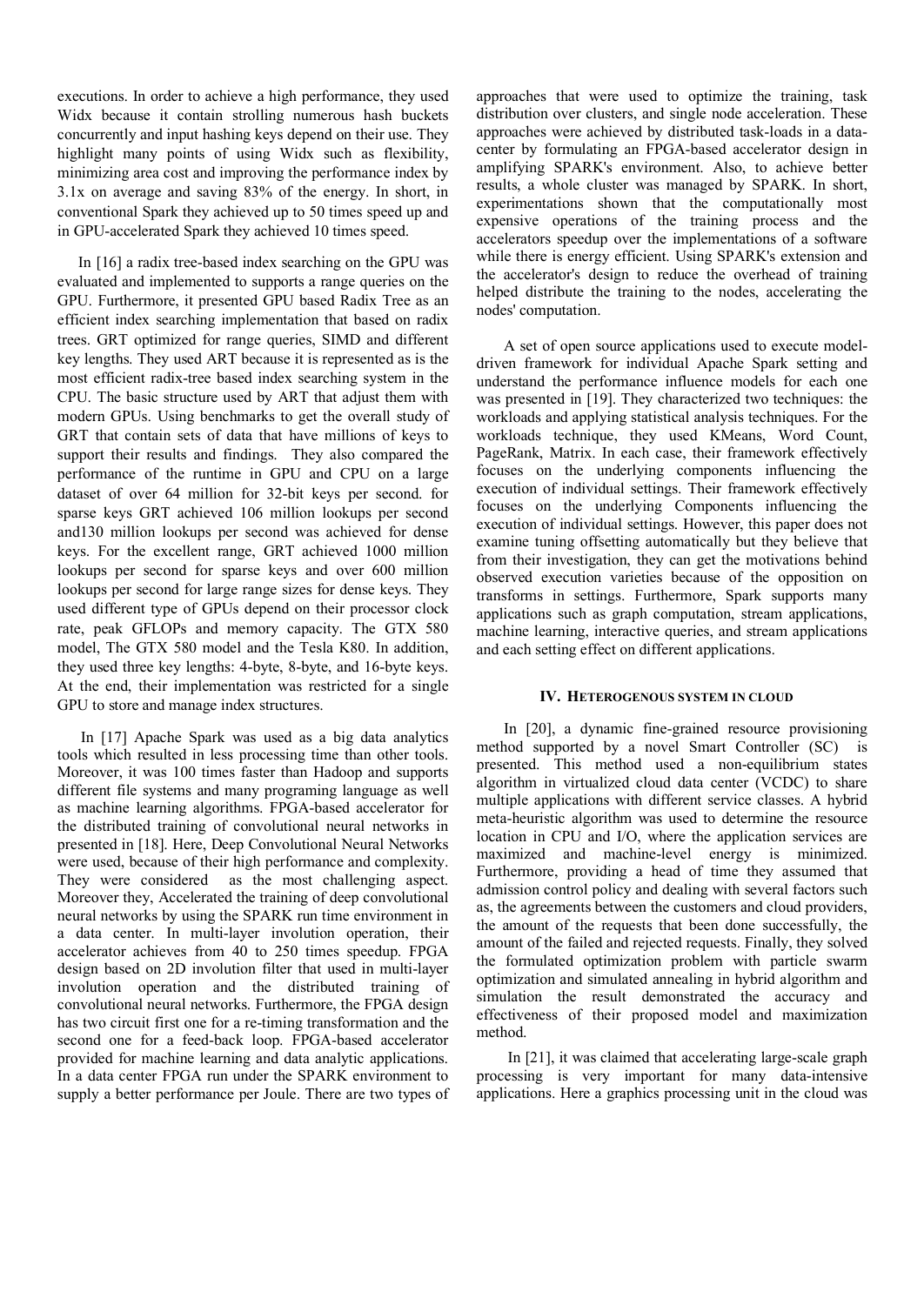presented. They develop a G2 based on vertex-oriented programming model. In additional, G2 represented as a GPUaccelerated in-memory graph processing engine. Also, G2 performance increase to by 50% on an Amazon EC2 in virtual cluster by using series of GPU-specific optimizations and it has three key feature such as, performance, scalability, programmability.

# **V. SECURITY IN CLOUD COMPUTING.**

 The FPGA usage of a cloud security instrument gives a secured zone inside the untrusted environment for safely performing touchy operations. Since information can be exchanged securely to the device, here it can be controlled without conceivable impedances from exterior components (other framework components or a chairman). Hence, the FPGA can play the part of a trusted computing device that unscrambles the input cipher-text, performs the computational operations and re-encrypts the results.

 In [22], how FPGAs can used with cloud computing to build a secure and flexible trusted computing platform to save a sensitive data such as a medical record from attack is presented. Untrusted issue were solved by using Hardwarebased systems that give as guarantees that are more powerful versus attack. FPGAs offer a unique practical alternative with in the cloud infrastructure to build a trusted third-party platform and emulating the effective behavior. Client may offload a sensitive data or may not trust these devices. Furthermore, protected bitstreams will be used to generate a root of trust for the clients of cloud computing services.

 In [23], special benefits for the IT industry but brings along moreover particular challenges is presented. Given the complexity and fast development of the cloud computing framework, but there are many issues with respect to the security of the information, the data center is turning increasingly towards the basic equipment resources. Security solutions provided on a hardware with in a different area such as Data Security, User Enabled Collaboration Mechanism, CSU and CSV attestation. within FPGA using different type of solutions to ensure user authentication and data security, data collaboration and verifiable attestation to build a computational trust with cloud environment that can be served client or huge enterprises anywhere. These solutions implemented on implemented on cloud or individually depend on the requirement of the cloud client because it done by the Client.

## **VI. CONCLUSION**

 In this paper we have presented a survey of the Reconfigurable Accelerators for Cloud Computing. Various contributions have been reviewed with focus on hardware applications such as MapReduce, In-memory Databases, Spark, search engines and page ranking. It was observed from the considered literature that system speed increase while

using FPGA in cloud computing rather than a kernel speed and the range of the speed is from 1x to 32x. configuration the hardware accelerator uses high level language such as OpenCL, C++. Moreover, SPARK environment supports high performance in cloud computing. GPU and FPGA accelerator developed faster from CG1 in 2011 to F1 in 2017. Moreover, GPU is 10X times faster than CPU in a performance and 5X time in energy efficiency. Also GPU has 1000's of cores to optimize the parallel task while CPU has few cores. Furthermore, a discussion of security in the cloud and how we can make the root secure between the client and the cloud service by using four security solutions is presented.

### **VII. REFERENCES**

- [1] E. Knorr, "What is cloud computing? Everything you need to know now," InfoWord, 2017. [Online]. Available: https://www.infoworld.com/article/2683784/cloudcomputing/what-is-cloud-computing.html. [Accessed 8 12 2017].
- [2] Techopedia.com, "Techopedia," techopedia, 2017. [Online]. Available: https://www.techopedia.com/definition/26515/cloudacceleration. [Accessed 8 12 2017].
- [3] Techopedia, "Accelerator," Techopedia Inc, 2017. [Online]. Available: https://www.techopedia.com/definition/31677/accelerator. [Accessed 8 12 2017].
- [4] A. Jain, "Arxiv," 8 may 2017. [Online]. Available: https://arxiv.org/pdf/1705.02730.pdf. [Accessed 11 12 2017].
- [5] R. G. S. Oliver Knodel, "RC3E: Provision and Management of Reconfigurable Hardware Accelerators in a Cloud Environment," *semanticscholar,* pp. 48-53, 1 Sep 2015.
- [6] K. V. a. S. S. S. A. Fahmy, "Virtualized FPGA Accelerators for Efficient Cloud Computing," *IEEE 7th International Conference on Cloud Technology and Science (CloudCom), Vancouver, BC,,*  pp. 430-435, 2015, pp.
- [7] H. L. Kidane, E.-B. Bourennane and G. Ochoa-Ruiz, "NoC Based Virtualized Accelerators for Cloud Computing," *IEEE 10th International Symposium on Embedded Multicore/Many-core Systems-on-Chip (MCSOC), Lyon,*  pp. 133-137, 2016.
- [8] A. Putnam, "A Reconfigurable Fabric for Accelerating Large-Scale Datacenter Services," *IEEE Micro,* vol. 35, no. 3, pp. 10-22, 2015.
- [9] a. J. Singh, "Effective Model and Implementation of Dynamic Ranking in Web Pages," *Fifth International Conference on Communication Systems and Network Technologies, Gwalior*, 2015*,* pp. 1010-1014.
- [10] J. Yan, Z.-X. Zhao, N.-Y. Xu, X. Jin, L.-T. Zhang and F.-